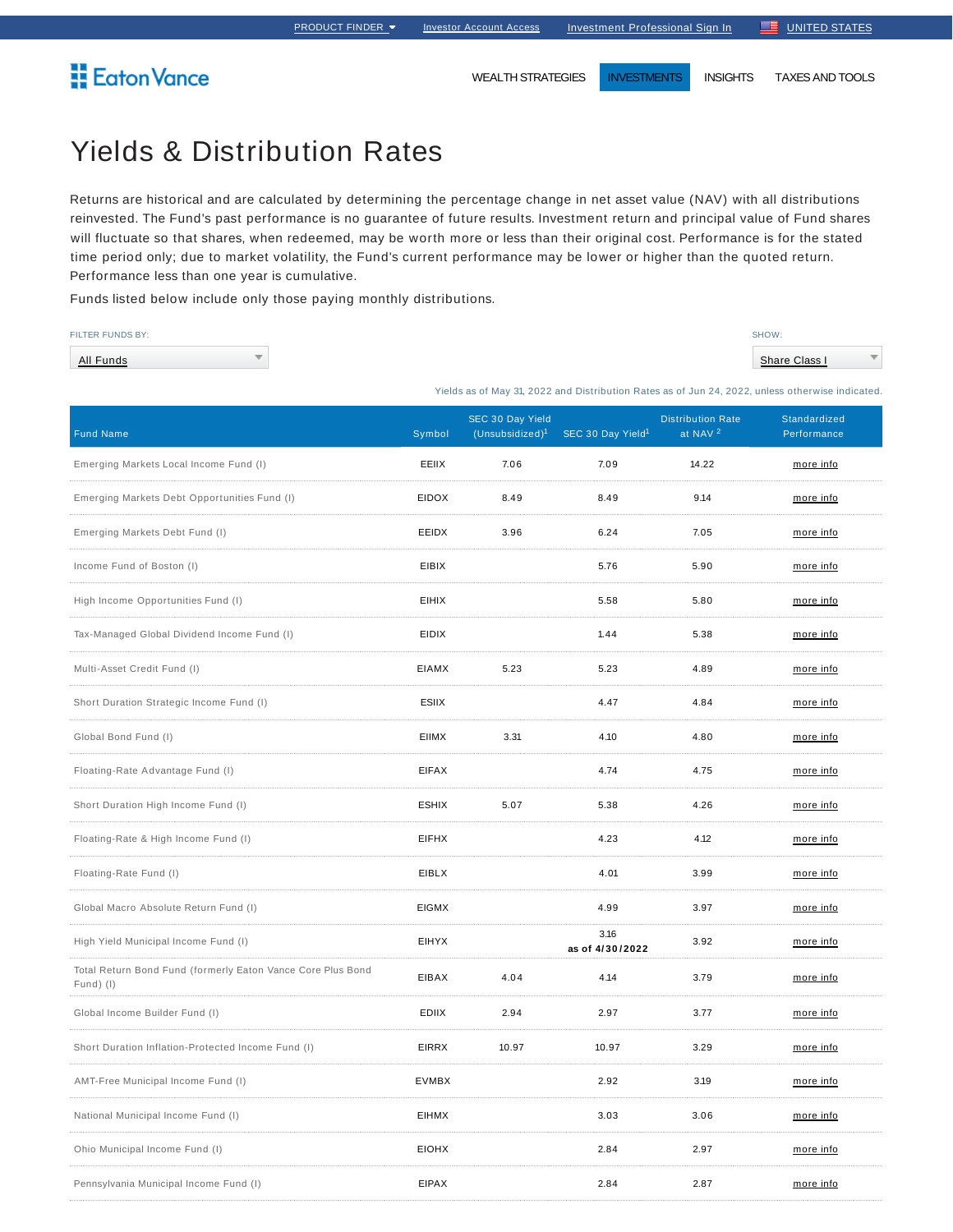| <b>Fund Name</b>                                    | Symbol       | SEC 30 Day Yield<br>(Unsubsidized) <sup>1</sup> | SEC 30 Day Yield <sup>1</sup> | <b>Distribution Rate</b><br>at NAV <sup>2</sup> | Standardized<br>Performance |
|-----------------------------------------------------|--------------|-------------------------------------------------|-------------------------------|-------------------------------------------------|-----------------------------|
| Core Bond Fund (I)                                  | <b>EIGIX</b> | 2.94                                            | 3.05                          | 2.67                                            | more info                   |
| New Jersey Municipal Income Fund (I)                | <b>EINJX</b> |                                                 | 2.75                          | 2.61                                            | more info                   |
| Arizona Municipal Income Fund (I)                   | EIAZX        |                                                 | 2.47                          | 2.47                                            | more info                   |
| Missouri Municipal Income Fund (I)                  | <b>EIMOX</b> |                                                 | 2.59                          | 2.46                                            | more info                   |
| Virginia Municipal Income Fund (I)                  | <b>EVAIX</b> |                                                 | 2.55                          | 2.46                                            | more info                   |
| Massachusetts Municipal Income Fund (I)             | EIMAX        |                                                 | 2.74                          | 2.45                                            | more info                   |
| Municipal Opportunities Fund (I)                    | <b>EMOIX</b> |                                                 | 2.79                          | 2.45                                            | more info                   |
| Oregon Municipal Income Fund (I)                    | <b>EIORX</b> |                                                 | 2.65                          | 2.38                                            | more info                   |
| Connecticut Municipal Income Fund (I)               | <b>EICTX</b> |                                                 | 2.39                          | 2.36                                            | more info                   |
| New York Municipal Income Fund (I)                  | <b>EINYX</b> |                                                 | 2.86                          | 2.25                                            | more info                   |
| Government Opportunities Fund (I)                   | <b>EIGOX</b> | 1.91                                            | 1.93                          | 2.21                                            | more info                   |
| New York Municipal Opportunities Fund (I)           | <b>ENYIX</b> |                                                 | 2.63                          | 2.21                                            | more info                   |
| Maryland Municipal Income Fund (I)                  | EIMDX        |                                                 | 2.60                          | 2.16                                            | more info                   |
| Short Duration Government Income Fund (I)           | <b>EILDX</b> |                                                 | 1.48                          | 2.11                                            | more info                   |
| South Carolina Municipal Income Fund (I)            | <b>EISCX</b> |                                                 | 2.50                          | 2.10                                            | more info                   |
| Georgia Municipal Income Fund (I)                   | <b>EIGAX</b> |                                                 | 2.46                          | 2.04                                            | more info                   |
| California Municipal Opportunities Fund (I)         | <b>EICAX</b> |                                                 | 2.27                          | 2.00                                            | more info                   |
| Minnesota Municipal Income Fund (I)                 | <b>EIMNX</b> |                                                 | 2.31                          | 1.98                                            | more info                   |
| National Limited Maturity Municipal Income Fund (I) | EINAX        |                                                 | 1.82                          | 1.89                                            | more info                   |
| North Carolina Municipal Income Fund (I)            | <b>EINCX</b> |                                                 | 2.26                          | 1.82                                            | <u>more info</u>            |
| Dividend Builder Fund (I)                           | <b>EIUTX</b> |                                                 | 1.60                          | 1.78                                            | more info                   |
| Short Duration Municipal Opportunities Fund (I)     | EMAIX        |                                                 | 2.00                          | 1.60                                            | more info                   |
| Taxable Municipal Bond Fund (I)                     | EIMBX        |                                                 | 1.89                          | 1.60                                            | more info                   |
| Balanced Fund (I)                                   | <b>EIIFX</b> |                                                 | 1.61                          | 1.49                                            | more info                   |
| Large-Cap Value Fund (I)                            | <b>EILVX</b> |                                                 |                               | 1.25                                            | more info                   |
| National Ultra-Short Municipal Income Fund (I)      | <b>EILMX</b> | 1.04                                            | 1.07                          | 0.92                                            | more info                   |
| Atlanta Capital Focused Growth Fund (I)             | <b>EILGX</b> |                                                 |                               |                                                 | more info                   |
| Atlanta Capital Select Equity Fund (I)              | <b>ESEIX</b> |                                                 |                               |                                                 | more info                   |
| Atlanta Capital SMID-Cap Fund (I)                   | <b>EISMX</b> |                                                 |                               |                                                 | more info                   |
| Emerging and Frontier Countries Equity Fund (I)     | <b>EICOX</b> |                                                 |                               |                                                 | more info                   |
| Focused Global Opportunities Fund (I)               | <b>EFGIX</b> |                                                 |                               |                                                 | more info                   |
| Focused Growth Opportunities Fund (I)               | EIFGX        |                                                 |                               |                                                 | more info                   |
| Focused Value Opportunities Fund (I)                | <b>EIFVX</b> |                                                 |                               |                                                 | more info                   |
|                                                     |              |                                                 |                               |                                                 |                             |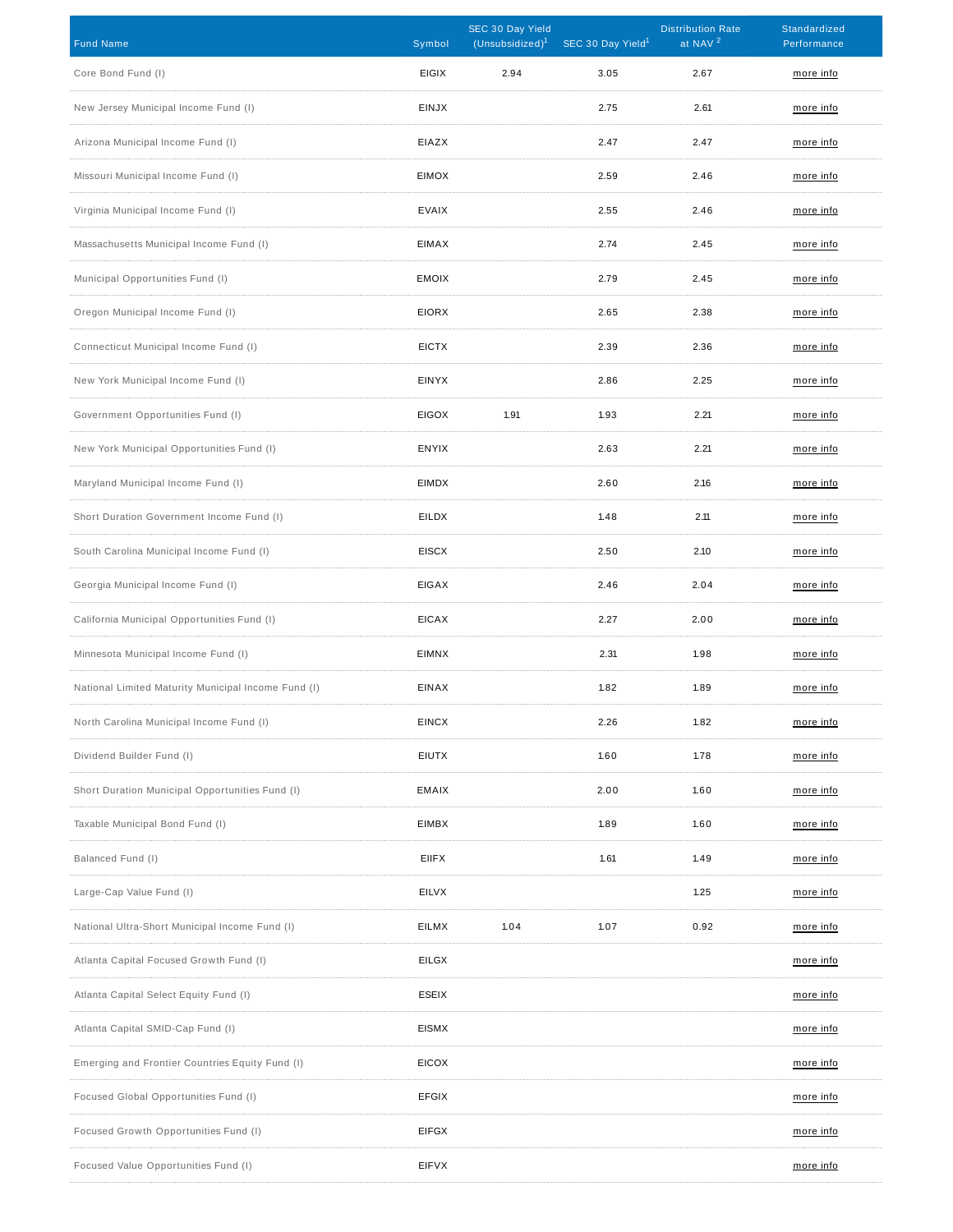| <b>Fund Name</b>                                | Symbol       | SEC 30 Day Yield<br>(Unsubsidized) <sup>1</sup> | SEC 30 Day Yield <sup>1</sup> | <b>Distribution Rate</b><br>at NAV <sup>2</sup> | Standardized<br>Performance |
|-------------------------------------------------|--------------|-------------------------------------------------|-------------------------------|-------------------------------------------------|-----------------------------|
| Global Macro Absolute Return Advantage Fund (I) | EGRIX        | 5.53                                            | 5.67                          |                                                 | more info                   |
| Global Small-Cap Equity Fund (I)                | <b>ESVIX</b> |                                                 |                               |                                                 | more info                   |
| Greater China Growth Fund (I)                   | <b>EICGX</b> |                                                 |                               |                                                 | more info                   |
| Greater India Fund (I)                          | EGIIX        |                                                 |                               |                                                 | more info                   |
| Growth Fund (I)                                 | <b>ELCIX</b> |                                                 |                               |                                                 | more info                   |
| International Small-Cap Fund (I)                | <b>EILIX</b> |                                                 |                               |                                                 | more info                   |
| Richard Bernstein All Asset Strategy Fund (I)   | <b>EIRAX</b> |                                                 |                               |                                                 | more info                   |
| Richard Bernstein Equity Strategy Fund (I)      | <b>ERBIX</b> |                                                 |                               |                                                 | more info                   |
| Small-Cap Fund (I)                              | <b>EISGX</b> |                                                 |                               |                                                 | more info                   |
| Special Equities Fund (I)                       | <b>EISEX</b> |                                                 |                               |                                                 | more info                   |
| Stock Fund (I)                                  | <b>EIERX</b> |                                                 |                               |                                                 | more info                   |
| Tax-Managed Equity Asset Allocation Fund (I)    | <b>EIEAX</b> |                                                 |                               |                                                 | more info                   |
| Tax-Managed Growth Fund 1.1 (I)                 | <b>EITMX</b> |                                                 |                               |                                                 | more info                   |
| Tax-Managed Growth Fund 1.2 (I)                 | <b>EITGX</b> |                                                 |                               |                                                 | more info                   |
| Tax-Managed Small-Cap Fund (I)                  | <b>EIMGX</b> |                                                 |                               |                                                 | more info                   |
| Tax-Managed Value Fund (I)                      | EITVX        |                                                 |                               |                                                 | more info                   |
| Worldwide Health Sciences Fund (I)              | <b>EIHSX</b> |                                                 |                               |                                                 | more info                   |

 $1$  SEC 30-Day Yield is calculated by dividing the net investment income per share for the 30-day period by the maximum offering price at the end of the period and annualizing the result. SEC 30-Day Yield reflects the effect of fee waivers and expense reimbursements when applicable.

 $^2$  The Distribution Rate is based on the Fund's most recent monthly distribution per share (annualized) divided by the Fund's NAV or market price at the end of the period. The Fund's monthly distribution may be comprised of ordinary income, net realized capital gains and returns of capital.



in  $y = 0$